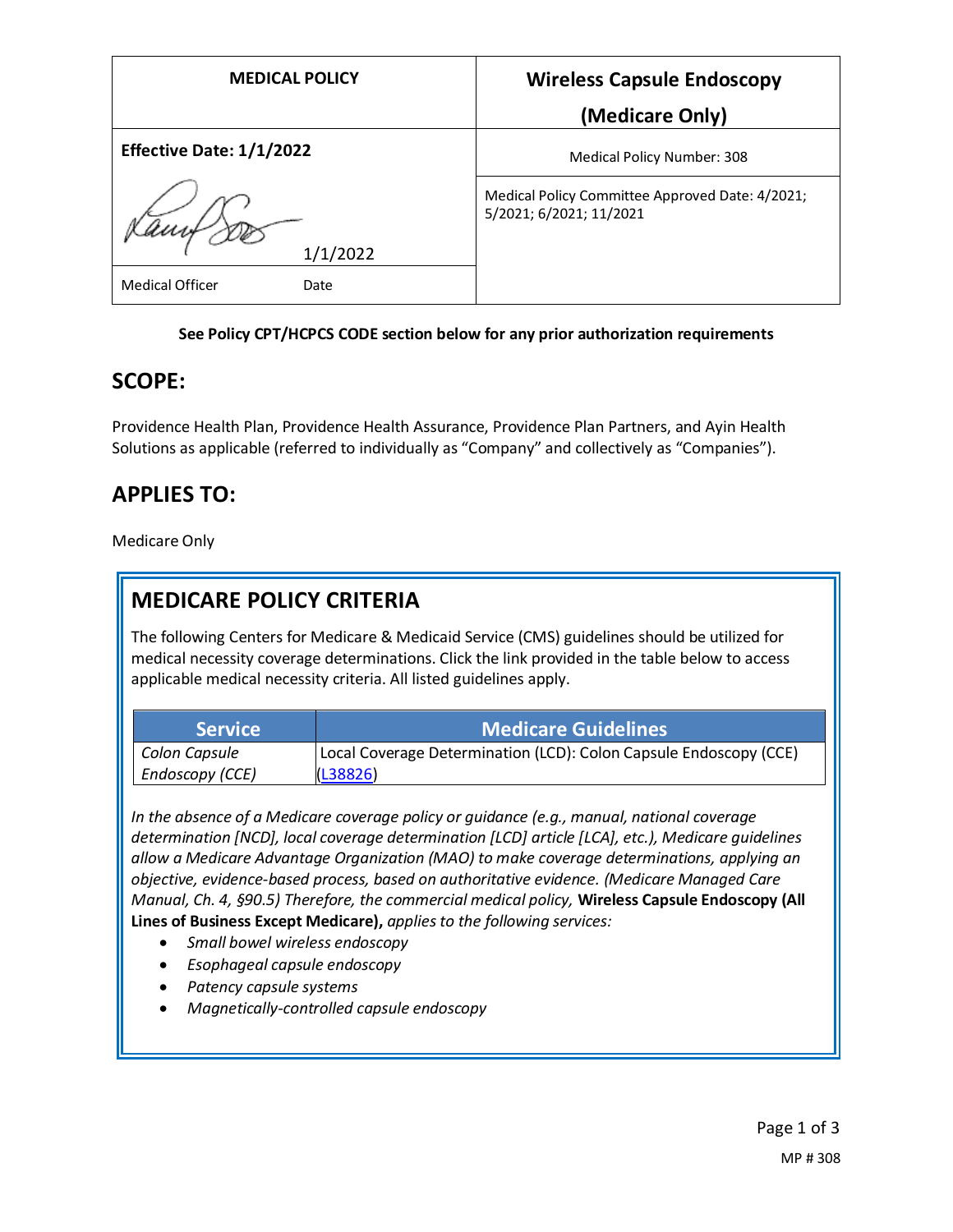**(Medicare Only)**

### **BILLING GUIDLEINES**

See associated local coverage articles (LCAs) for additional coding and billing guidance:

• LCA: Billing and Coding: Colon Capsule Endoscopy (CCE) [\(A58438\)](https://www.cms.gov/medicare-coverage-database/view/article.aspx?articleId=58438)

# **CPT/HCPCS CODES**

| <b>Medicare Only</b>                                                                          |                                                                                                                                  |  |
|-----------------------------------------------------------------------------------------------|----------------------------------------------------------------------------------------------------------------------------------|--|
| <b>Prior Authorization Required</b>                                                           |                                                                                                                                  |  |
| 91110                                                                                         | Gastrointestinal tract imaging, intraluminal (eg, capsule endoscopy), esophagus through<br>ileum, with interpretation and report |  |
| 91111                                                                                         | Gastrointestinal tract imaging, intraluminal (eg, capsule endoscopy), esophagus with<br>interpretation and report                |  |
| 91113                                                                                         | Gastrointestinal tract imaging, intraluminal (eg, capsule endoscopy), colon, with<br>interpretation and report                   |  |
| No Prior Authorization Required                                                               |                                                                                                                                  |  |
|                                                                                               | TERMED 12/31/2021                                                                                                                |  |
| 0355T                                                                                         | Gastrointestinal tract imaging, intraluminal (eg, capsule endoscopy), colon, with                                                |  |
|                                                                                               | interpretation and report                                                                                                        |  |
| 0651T                                                                                         | Magnetically controlled capsule endoscopy, esophagus through stomach, including                                                  |  |
|                                                                                               | intraprocedural positioning of capsule, with interpretation and report                                                           |  |
| <b>Unlisted Codes</b>                                                                         |                                                                                                                                  |  |
| All unlisted codes will be reviewed for medical necessity, correct coding, and pricing at the |                                                                                                                                  |  |
| claim level. If an unlisted code is billed related to services addressed in this policy then  |                                                                                                                                  |  |
| prior-authorization is required.                                                              |                                                                                                                                  |  |
| 91299                                                                                         | Unlisted diagnostic gastroenterology procedure                                                                                   |  |

## **INSTRUCTIONS FOR USE**

Company Medical Policies serve as guidance for the administration of plan benefits. Medical policies do not constitute medical advice nor a guarantee of coverage. Company Medical Policies are reviewed annually and are based upon published, peer-reviewed scientific evidence and evidence-based clinical practice guidelines that are available as of the last policy update. The Companies reserve the right to determine the application of Medical Policies and make revisions to Medical Policies at any time. Providers will be given at least 60-days notice of policy changes that are restrictive in nature.

The scope and availability of all plan benefits are determined in accordance with the applicable coverage agreement. Any conflict or variance between the terms of the coverage agreement and Company Medical Policy will be resolved in favor of the coverage agreement.